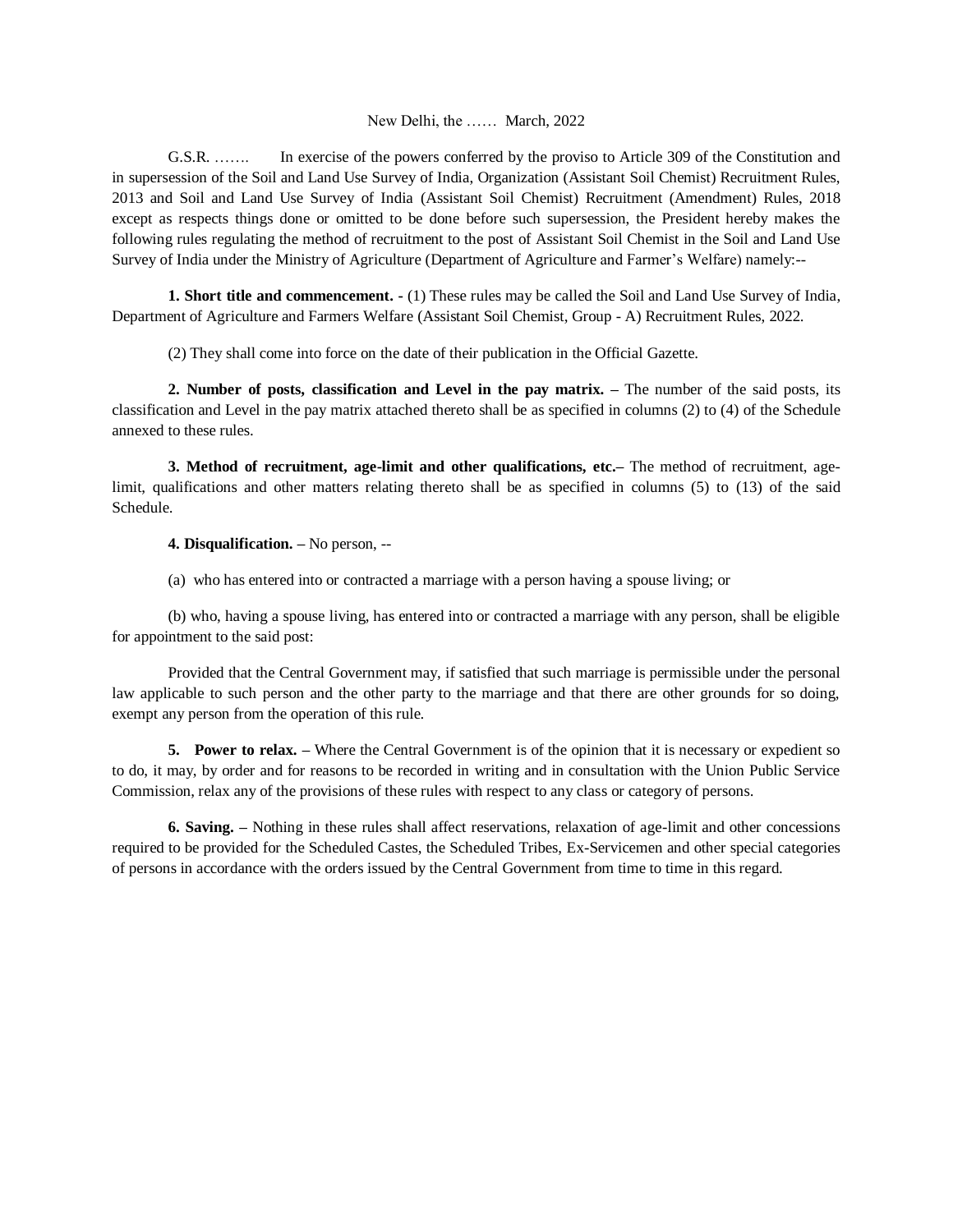## **SCHEDULE**

| Name of the  | Number of    | Classification | Level in the   | Whether      | Age limit for direct recruits                                   |
|--------------|--------------|----------------|----------------|--------------|-----------------------------------------------------------------|
| Post         | Posts        |                | Pay Matrix     | selection or |                                                                 |
|              |              |                |                | non-         |                                                                 |
|              |              |                |                | selection    |                                                                 |
|              |              |                |                | post         |                                                                 |
| (1)          | (2)          | (3)            | (4)            | (5)          | (6)                                                             |
| Assistant    | $4*(2021)$   | General        | $Level-10$     | Selection    | Not exceeding 35 years (Relaxable for Government servant's      |
| Soil Chemist | *Subject to  | Central        | $(Rs. 56100 -$ |              | upto five years in accordance with the instructions or orders   |
|              | variation    | Services.      | 177500) in     |              | issued by the Central Government).                              |
|              | dependent on | $A$ ,<br>Group | the Pay        |              | Note:- The crucial date for determining the age-limit shall be  |
|              | work load    | Gazetted       | Matrix         |              | the closing date for receipt of applications from candidates in |
|              |              | Non-           |                |              | India except the closing date prescribed for those in Assam.    |
|              |              | Ministerial,   |                |              | Meghalaya, Arunachal Pradesh, Mizoram,<br>Manipur,              |
|              |              |                |                |              | Nagaland, Tripura, Sikkim, Ladakh Division of Jammu and         |
|              |              |                |                |              | Kashmir State, Lahul and Spiti District and Pangi Sub-          |
|              |              |                |                |              | Division of Chamba District of Himachal Pradesh, Andaman        |
|              |              |                |                |              | and Nicobar Islands and Lakshadweep).                           |

| Educational and other qualifications required for direct recruits                                                                                                                                                                                                                                                                                                                                                                                                                                                                                                                                                                                                                                                                                                                                                          | Whether age and educational<br>qualifications prescribed<br>for<br>direct recruits will apply in the<br>case of promotees | Period<br>of<br>if<br>probation,<br>any                  |
|----------------------------------------------------------------------------------------------------------------------------------------------------------------------------------------------------------------------------------------------------------------------------------------------------------------------------------------------------------------------------------------------------------------------------------------------------------------------------------------------------------------------------------------------------------------------------------------------------------------------------------------------------------------------------------------------------------------------------------------------------------------------------------------------------------------------------|---------------------------------------------------------------------------------------------------------------------------|----------------------------------------------------------|
| (7)<br><b>Essential:-</b> Master's Degree in Agriculture or Agricultural Chemistry with<br>(1)<br>specialization in Soil Chemistry or Analytical Chemistry or Soil Science from a<br>recognized University.<br>(ii) <b>Experience:</b> Three years' experience in Soil and Water analysis.<br><b>Note-1:</b> The qualifications are relaxable at the discretion of the Union Public Service<br>Commission in case of candidates otherwise well qualified.<br><b>Note-2:</b> The qualifications regarding experience is/are relaxable at the discretion of<br>the Union Public Service Commission in the case of candidates belonging to the<br>Scheduled Castes or Scheduled Tribes. If at any stage of selection the Union Public<br>Service Commission is of the opinion that sufficient number of candidates from these | (8)<br>$Age - No$<br>Educational Qualifications $-$ No,                                                                   | (9)<br>Two years for<br>direct recruits<br>and promotees |
| communities possessing the requisite experience is not likely to be available to fill up<br>the posts reserved for them.<br><b>Desirable:</b> Knowledge of modern techniques of chemical analysis                                                                                                                                                                                                                                                                                                                                                                                                                                                                                                                                                                                                                          |                                                                                                                           |                                                          |

| Method of recruitment:          | In case of recruitment by promotion/deputation/absorption grades from which promotion/deputation/absorption to                                                                    |
|---------------------------------|-----------------------------------------------------------------------------------------------------------------------------------------------------------------------------------|
| Whether<br>direct<br>by         | be made                                                                                                                                                                           |
| recruitment<br>by<br>$\alpha$   |                                                                                                                                                                                   |
| promotion<br>by<br><b>or</b>    |                                                                                                                                                                                   |
| deputation or absorption        |                                                                                                                                                                                   |
| and percentage of the           |                                                                                                                                                                                   |
| vaacancies to be filled by      |                                                                                                                                                                                   |
| various methods                 |                                                                                                                                                                                   |
| (10)                            | (11)                                                                                                                                                                              |
| 50% by promotion failing        | <b>Promotion:</b>                                                                                                                                                                 |
| which<br>by<br>deputation,      | Technical Officer in Level-7 (Rs. 44900-142400) in the pay matrix with three years' regular service in the grade.                                                                 |
| failing<br>both<br>by<br>direct | <b>Note-1:</b> Whether juniors who have completed their qualifying or eligibility service are being considered for                                                                |
| recruitment.                    | promotion, their seniors would also be considered provided they are not short of the requisite qualifying or                                                                      |
| 50%<br>direct<br>by             | eligibility service by more than half of such qualifying/eligibility service or two years, whichever is less, and have                                                            |
| recruitment                     | successfully completed their probation period for promotion to the next higher grade, along with their juniors who<br>have already completed such qualifying/eligibility service. |
|                                 | <b>Note-2:</b> For the purpose of computing minimum qualifying service for promotion, the service rendered on a regular                                                           |
|                                 | basis by an officer prior to 1 <sup>st</sup> January, 2016 or the date from which the revised pay structure based on the seventh                                                  |
|                                 | central pay commission recommendations has been extended, shall be deemed to be service rendered in the                                                                           |
|                                 | corresponding level in the pay matrix extended based on the recommendations of the pay commission.                                                                                |
|                                 | Deputation (including short term contract): Officer of the Central or State Government or Agricultural                                                                            |
|                                 | Universities and Research Institutes of Indian Council of Agriculture Research :                                                                                                  |
|                                 | $(a)(i)$ holding analogous posts on regular basis in the parent cadre or Department; or                                                                                           |
|                                 | (ii) with three years' regular service in the grade in Level-7 (Rs. 44900-142400) in the pay matrix in the parent cad                                                             |
|                                 | or Department; or                                                                                                                                                                 |
|                                 | (iii) eight years' regular service in the grade in Level-6 (Rs. 35400-112400) in the pay matrix in the parent cadre                                                               |